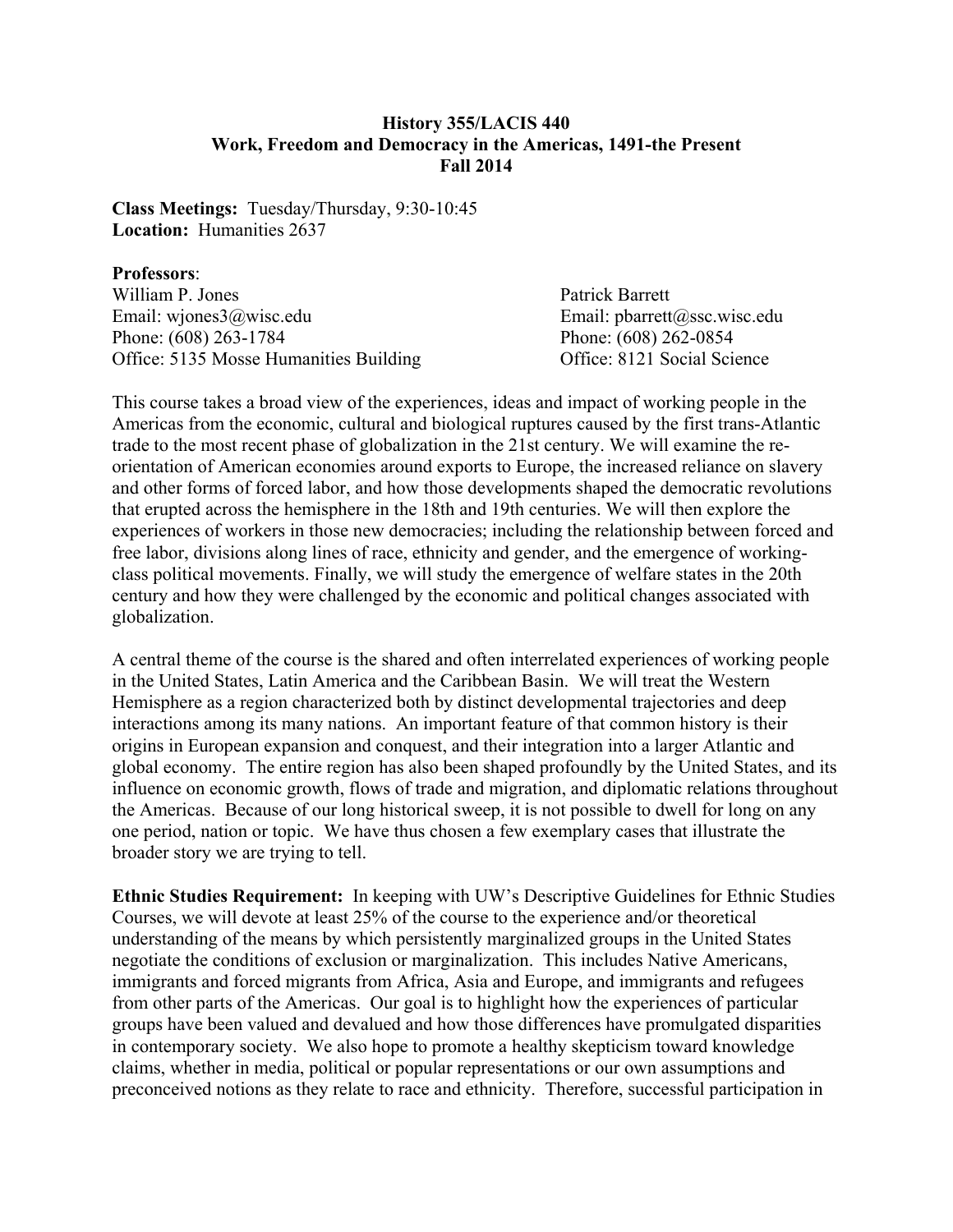this course will increase the ability to participate more effectively, respectfully and meaningfully in a multicultural society.

**Requirements:** Weekly assignments for this course include two 75-minute meetings, which will be divided between lecture and discussion, and 100-150 pages of reading. The purpose of discussion is to deepen and evaluate students' understanding of lecture and reading materials so it is critical that you complete the assigned reading before each class meeting.

# **Evaluation:**

**Participation** (15%): This grade reflects your attendance, preparation and contribution to class discussions. To do well here, you will need to complete the assigned readings, take notes, and come to class prepared to ask questions and engage in discussion of the readings.

**Five Response Essays** (10%): Each student must choose five class periods in which they will participate in an online discussion of the assigned readings. To get credit for this discussion, you will need to post a short comment on Moodle before 1pm the day before class. Your comment can take the form of a question about or critique of the assigned readings, a response to a previous comment, or any other observation.

**Outside Lecture** (5%): Each student must attend at least one outside lecture or other event related to labor history, and turn in a 1 page description of the event and how it related to the course material. We will alert you to lectures during the semester, and students are encouraged to announce others in class.

**Three Short Papers** (45%): Each student must write a 5-6 page essay in response to three questions handed out during the semester. The questions will be based on assigned readings, lectures and class discussions, and will not require additional reading or research.

**Final Exam** (25%): The final exam will consist of two essay questions that will be handed out of the last day of class and collected on December 19. Each essay will be 5-6 pages.

Grading Scale: A (93-100); AB (88-92); B (83-87); BC (78-82); C (70-77); D (60-69); F, below 60

**Reading:** The following books are available for purchase at A Room of One's Own Bookstore, 315 W. Gorham St. (257-7888). All other readings will be posted on Moodle https://courses.**moodle**.wisc.edu/

Aviva Chomsky, *Linked Labor Histories: New England, Columbia and the Making of a Global Working Class* (Duke University Press, 2008)

Jefferson Cowie, *Capital Moves: RCA's Seventy-Year Quest for Cheap Labor* (Cornell, 1999)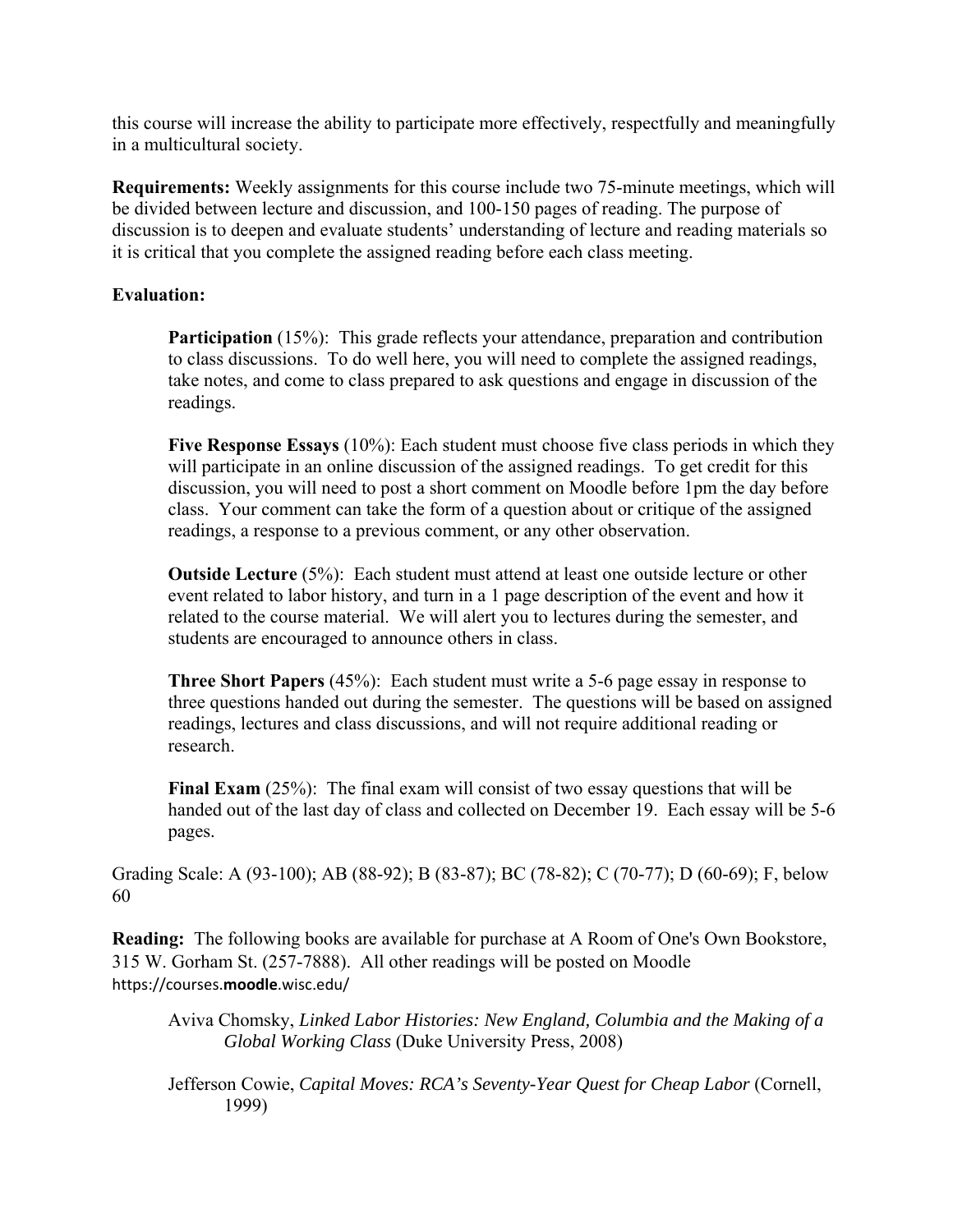## **Course Outline:**

## **Session 1 (9/2): Introduction and Overview**

## **Session 2 (9/4): Thinking about Work and Class**

Reading:

- Ira Berlin, "The Emergence of Atlantic Creoles in the Chesapeake," in *Many Thousands Gone: The First Two Centuries of Slavery in North America* (Harvard University Press, 1998), 29-46.
- Frank Bardacke, "The Work Itself," Chapter 2 of *Trampling Out the Vintage: Cesar Chavez and the Two Souls of the United Farm Workers*, pp. 30-42.
- Greg Grandin, Chapters 13-15 of *The Empire of Necessity: Slavery, Freedom, and Deception in the New World*, pp.131-159.
- Mac McClelland, "I Was a Warehouse Wage Slave," *Mother Jones*, March/April 2012: http://www.motherjones.com/politics/2012/02/mac-mcclelland-free-onlineshipping-warehouses-labor?page=1

### **Session 3 (9/9): The Columbian Exchange**

#### Reading:

Excerpts from "Journal of the First Voyage of Columbus," Introduction (89-91), skim account of voyage, Thursday and Friday, 11-12 of October (108-112), Monday,  $12<sup>th</sup>$  of November (143-146)

Charles C. Mann, "1491," *The Atlantic* (March, 2002) http://www.theatlantic.com/magazine/archive/2002/03/1491/302445/

## **Session 4 (9/11): Colonial Labor Systems in Latin America**

Reading:

David J. McCreery, *The Sweat of Their Brow: A History of Work in Latin America* (M.E. Sharpe, 2000), pp.9-70.

## **Session 5 (9/16): The British Colonial System**

Reading:

Marcus Rediker, "Seaman as Man of the World: A Tour of the North Atlantic, c. 1740," in *Between the Devil and the Deep Blue Sea,* 10-76

## **Session 6 (9/18): Labor, Race, and Revolution**

Reading:

Barbara J. Fields, "Slavery, Race and Ideology in the United States of America," *New Left Review* 181 (May-June, 1990), 95-118.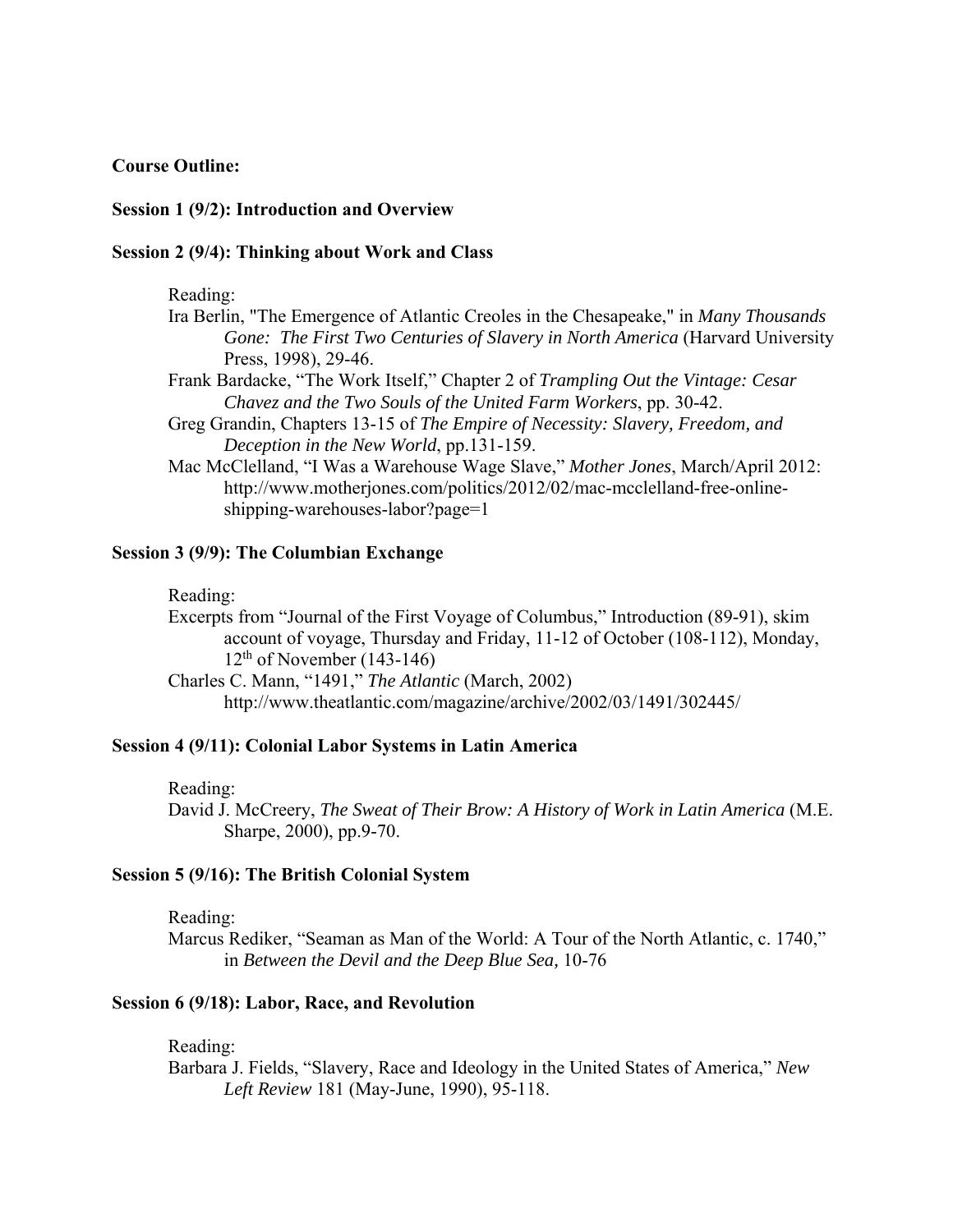Robin Blackburn, "Racial Slavery and the Rise of the Plantation," chapter VIII of *The Making of New World Slavery: From the Baroque to the Modern, 1492-1800* (Verso, 2010), pp.309-368.

## **Session 7 (9/23): Work and Democracy in the US**

Reading:

Seth Rockman, "The Hard Work of Being Poor," in *Scraping By: Wage Labor, Slavery, and Survival in Early Baltimore*, 158-193.

Jeanne Boydston, "The Woman Who Wasn't There: Women's Market Labor and the Transition to Capitalism in the United States," *Journal of the Early Republic* 16 (Summer, 1996), 183-206.

## **Session 8 (9/25): Work and Democracy in Latin America**

Reading:

Charles Bergquist, *Labor in Latin America: Comparative Essays on Chile, Argentina, Venezuela and Colombia* (Stanford University Press, 1986), pp.20-47.

David J. McCreery, "Export Economies, 1850-1930," Chapter 4 of *The Sweat of Their Brow: A History of Work in Latin America* (M.E. Sharpe, 2000), pp.107-143.

# **Session 9 (9/30): Roads to Emancipation**

Reading:

Eric Foner, "The Anatomy of Emancipation," in *Nothing But Freedom: Emancipation and Its Legacy* (LSU Press, 1983), 8-38. Moon-Ho Jung, "Outlawing "Coolies": Race, Nation, and Empire in the Age of Emancipation," *American Quarterly*, Vol. 57, No. 3. (Sep., 2005), pp. 677-701.

## **Session 10 (10/2): Industry and Freedom**

## **FIRST SHORT PAPER DUE**

Reading:

Herbert G. Gutman, "Work, Culture, and Society in Industrializing America, 1815-1919," *The American Historical Review*, Vol. 78, No. 3 (Jun., 1973), pp. 531-588

Gunther Peck, "Reinventing Free Labor: Immigrant Padrones and Contract Laborers in North America, 1885-1925," *Journal of American History* 83 (December 1996), 848-871.

## **Session 11 (10/7): Labor and the "Social Question" in Latin America**

Reading:

Ruth Berins Collier and David Collier, *Shaping the Political Arena: Critical Junctures, the Labor Movement, and Regime Dynamics in Latin America* (Princeton, 1991), pp.59-79, 100-124.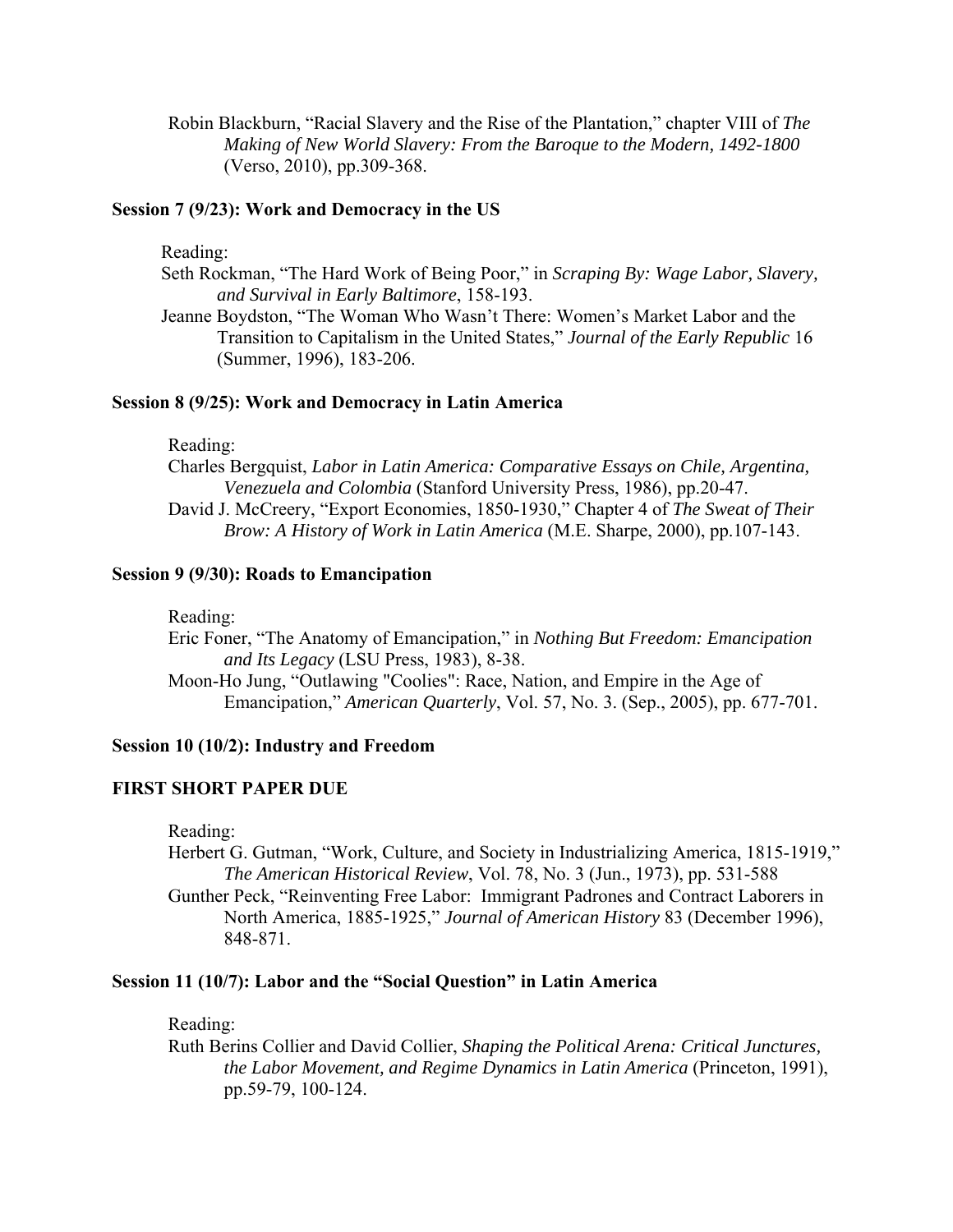Charles Bergquist, *Labor in Latin America: Comparative Essays on Chile, Argentina, Venezuela and Colombia* (Stanford University Press, 1986), pp.47-70

## **Session 12 (10/9): Labor and the "Social Question" in the US**

Reading:

- Charles Bergquist, "The Social Origins of US Expansionism," in *Labor and the Course of American Democracy: US History in Latin American Perspective* (Verso, 1996), pp.45-77.
- James Green, "The Globalization of a Memory: The Enduring Remembrance of the Haymarket Martyrs around the World," *Labor Winter 2005 2(4): 11-24*

#### **Session 13 (10/14): US Expansion and the Search for Cheap Labor**

Reading:

Julie Greene, Chapters 2 and 3 of *The Canal Builders: Making America's Empire at the Panama Canal,* pp.75-158.

#### **Session 14 (10/16): Boom and Bust in the Industrial Revolution**

Reading:

Aviva Chomsky, *Linked Labor Histories: New England, Columbia and the Making of a Global Working Class* (Duke University Press, 2008), Introduction and Chapters 1-2 (1-92).

#### **Session 15 (10/21): Depression and the Welfare State in the US**

Reading:

Aviva Chomsky, *Linked Labor Histories: New England, Columbia and the Making of a Global Working Class* (Duke University Press, 2008), Chapters 3-4 (93-180)

## **Session 16 (10/23): Depression and Populism in Latin America**

Reading:

Ruth Berins Collier and David Collier, *Shaping the Political Arena: Critical Junctures, the Labor Movement, and Regime Dynamics in Latin America* (Princeton, 1991), pp.169-195, 202-250.

#### **Session 17 (10/28): Postwar Latin America**

Reading:

Ruth Berins Collier and David Collier, *Shaping the Political Arena: Critical Junctures, the Labor Movement, and Regime Dynamics in Latin America* (Princeton, 1991), pp.360-402, 407-420

Ian Roxborough, "Labor Control and the Postwar Growth Model in Latin America," in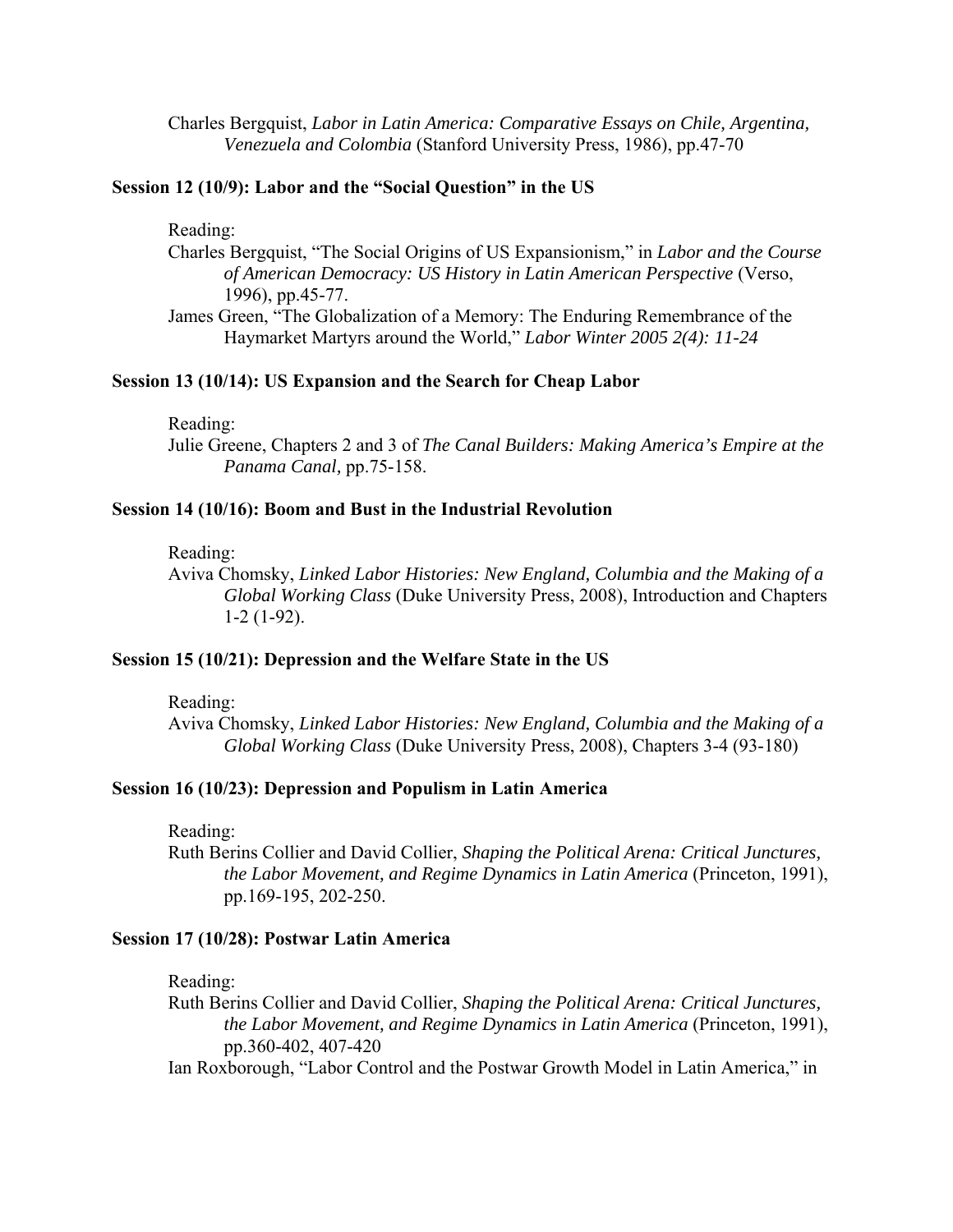David Rock, ed., *Latin America in the 1940s: War and Postwar Transitions*, pp.248-264.

## **Session 18 (10/30): The American Century**

## **SECOND SHORT PAPER DUE**

Reading:

Nelson Lichtenstein, "A Labor-Management Accord?" from *State of the Union: A Century of American Labor* (Princeton University Press, 2002), 99-140.

## **Session 19 (11/4): Labor, Capital and the Economic Integration of North America**

Film:

*Harvest of Loneliness: The Bracero Program*: http://harvestofloneliness.com/englishversion/english.html]

## Reading:

Mae M. Ngai, "Braceros, 'Wetbacks,' and the National Boundaries of Class," from *Impossible Subjects: Illegal Aliens and the Making of Modern America,*  (Princeton University Press, 2004), 127-166

#### **Session 20 (11/6): The US and Latin America in the Postwar Era**

Reading:

 Aviva Chomsky, *Linked Labor Histories: New England, Columbia and the Making of a Global Working Class*, Chapter 6, pp.222-263.

## **Sessions 21 & 22 (11/11 & 11/13): Crisis and Instability in Latin America**

Reading:

Ruth Berins Collier and David Collier, *Shaping the Political Arena: Critical Junctures, the Labor Movement, and Regime Dynamics in Latin America* (Princeton, 1991), pp.506-570, 574-608.

Peter Winn, chapters 2, 5, and 12 of *Weavers of Revolution: The Yarur Workers and Chile's Road to Socialism* (New York: Oxford U. Press, 1986), pp.32-52, 79-91, 159-172

### **Session 23 (11/18): Neoliberalism in the US**

Reading:

Jefferson Cowie, *Capital Moves: RCA's Seventy-Year Quest for Cheap Labor* (Cornell, 1999), pp.1-99

#### **Session 24 (11/20): Neoliberalism in Latin America**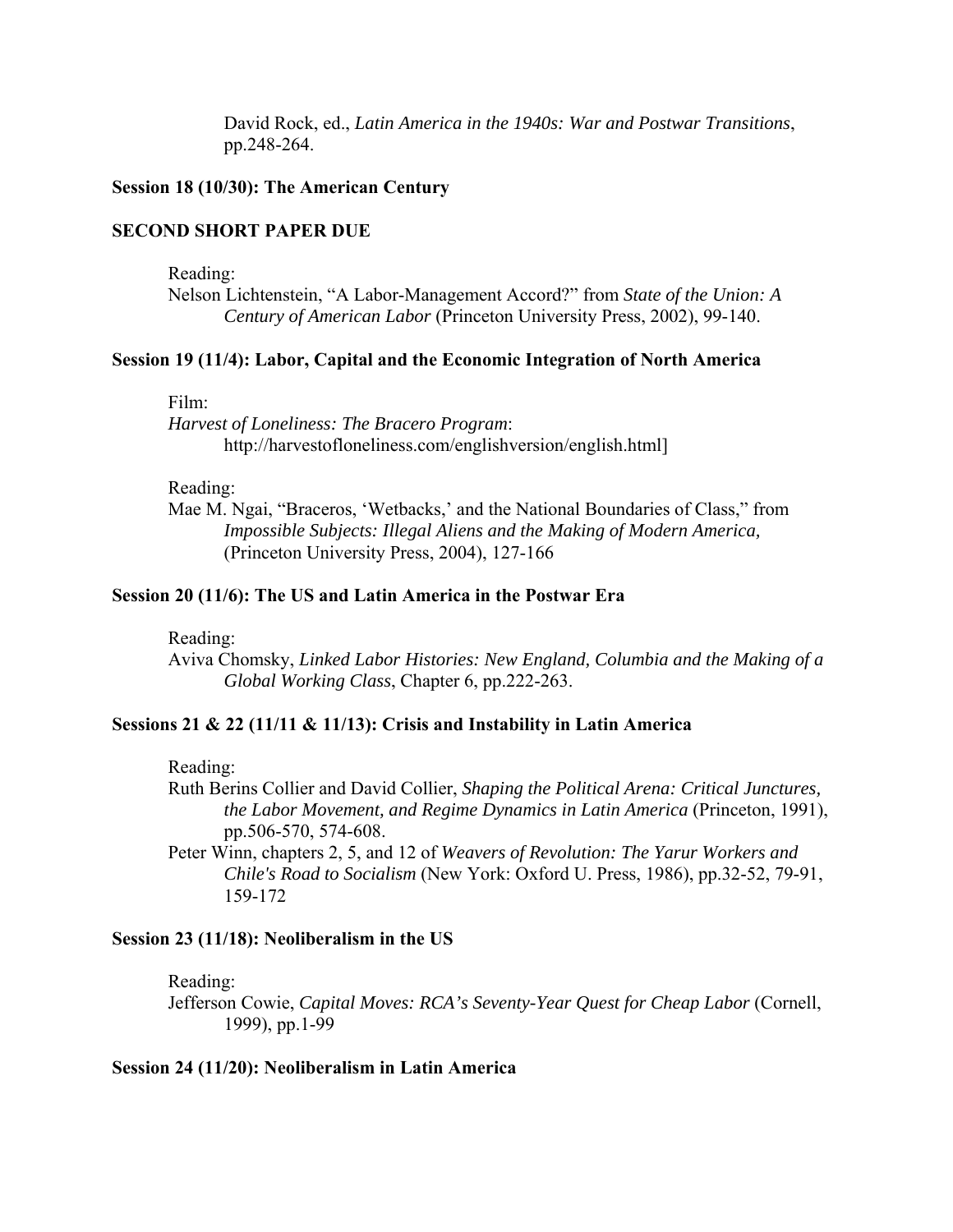Reading:

Aviva Chomsky, *Linked Labor Histories: New England, Colombia and the Making of a Global Working Class* (Duke University Press, 2008), Chapter 5, pp.181-221. Maria Lorena Cook, *The Politics Of Labor Reform In Latin America: Between Flexibility and Rights* (Penn State, 2007), pp.29-58.

## **Session 25 (11/25): The North American Production System**

Reading:

Jefferson Cowie, *Capital Moves: RCA's Seventy-Year Quest for Cheap Labor* (Cornell, 1999), pp.100-126, 152-179.

## **Thanksgiving (11/27)**

## **Session 26 (12/2): Workers Respond to Neoliberalism in the U.S.**

## **THIRD SHORT PAPER DUE**

Reading:

- Jefferson Cowie, *Capital Moves: RCA's Seventy-Year Quest for Cheap Labor* (Cornell, 1999), pp.180-201
- Dorothy Sue Cobble, "'A Spontaneous Loss of Enthusiasm': Workplace Feminism and the Transformation of Women's Service Jobs in the 1970s," *International Labor and Working-Class History* 56 (October 1999): 23-44.

## **Session 27 (12/4): The Revival of US Labor?**

Reading:

Ruth Milkman, "Organizing the 'Unorganizable': Immigrant Unionization and the Labor Revitalization in the 1990s," from *LA Story: Immigrant Workers and the Future of the U.S. Labor Movement* (Russell Sage Foundation, 2006), 114-144

## **Sessions 28 and 29 (12/9 and 12/11): Workers respond to Neoliberalism in Latin America**

Reading:

- Aviva Chomsky, *Linked Labor Histories: New England, Columbia and the Making of a Global Working Class* (Duke University Press, 2008), Chapter 7 and Conclusion, pp.264-304.
- Mark Anner, "Forging New Labor Activism in Global Commodity Chains in Latin America," *International Labor and Working-Class History*, No. 72, (Fall, 2007), pp. 18-41.
- Graciela Bensusan and Kevin Middlebrook, *Organized Labour and Politics in Mexico: Changes, Continuities and Contradictions* (Institute for the Study of the Americas, 2012), Chapters 4-6, pp.50-104.
- Jeffrey Sluyter-Beltrao, *Rise and Decline of Brazil's New Unionism: The Politics of the Central Unica de Trabalhadores* (Peter Lang, 2010), Chapter 6, pp.393-433.